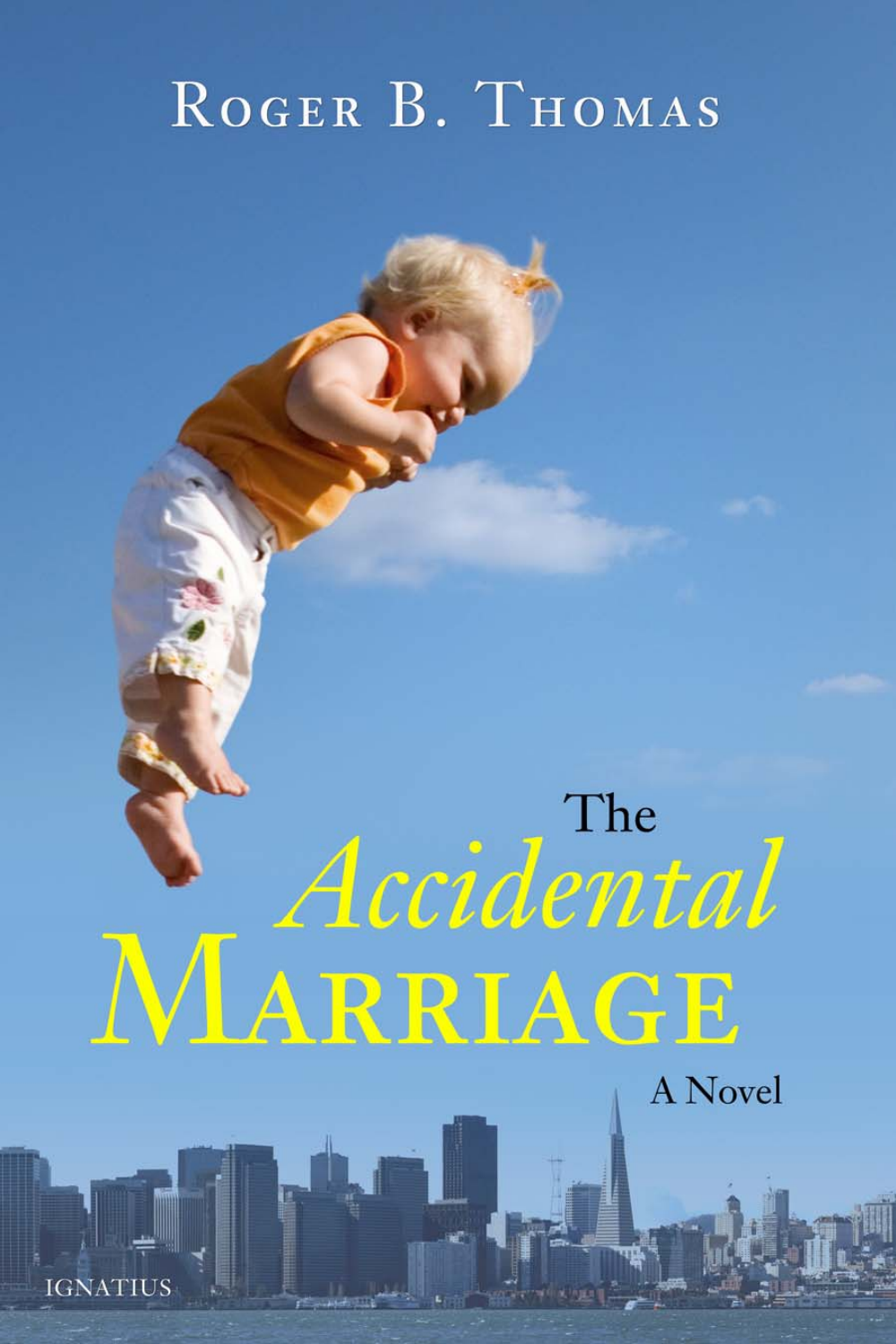## THE ACCIDENTAL MARRIAGE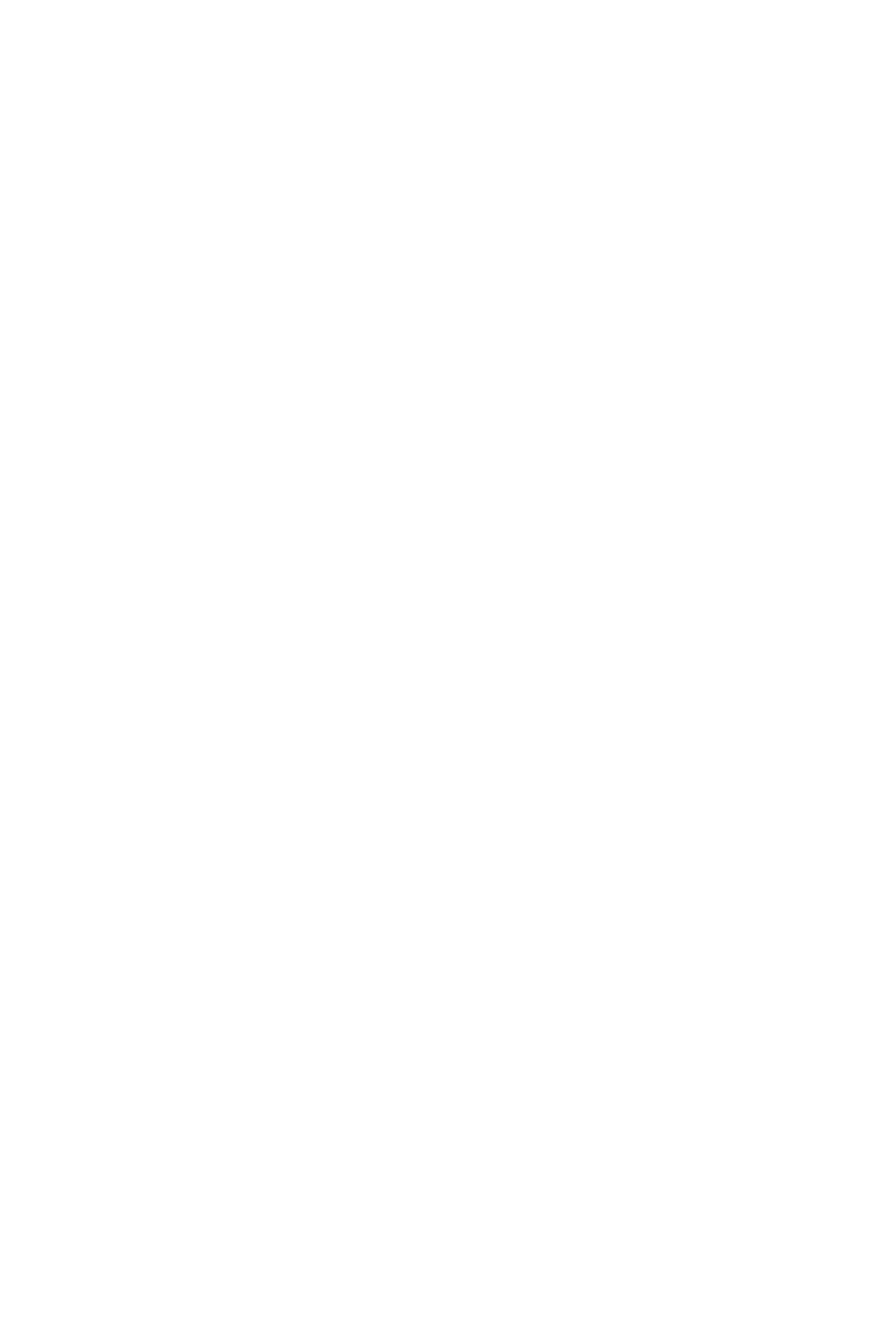ROGER B. THOMAS

# The Accidental Marriage

A Novel

IGNATIUS PRESS SAN FRANCISCO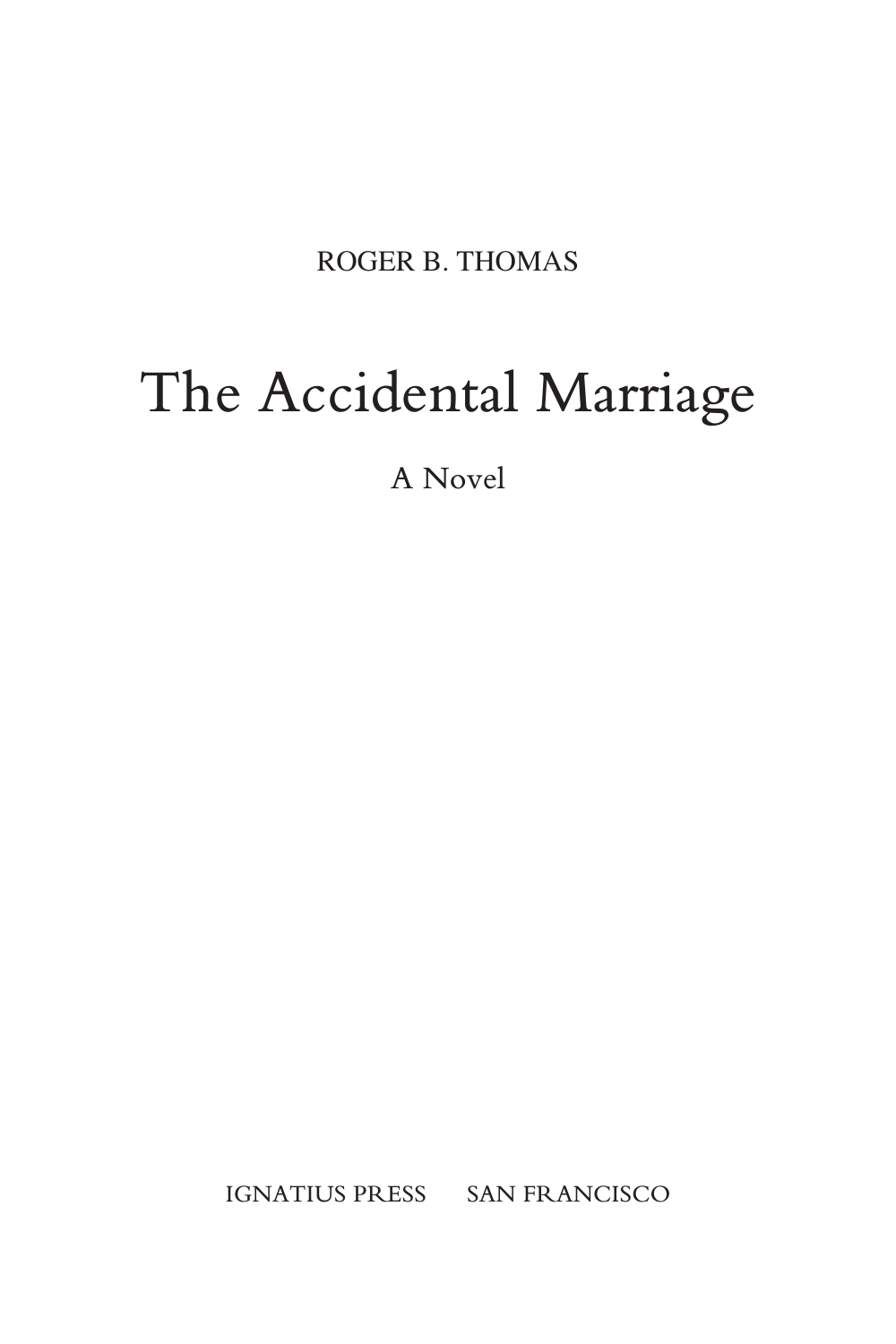### Cover art **[to come]**

Cover design by John Herreid

© 2014 by Ignatius Press, San Francisco All rights reserved ISBN 978-1-58617-908-3 Library of Congress Control Number 2014902191 Printed in the United States of America <sup>∞</sup>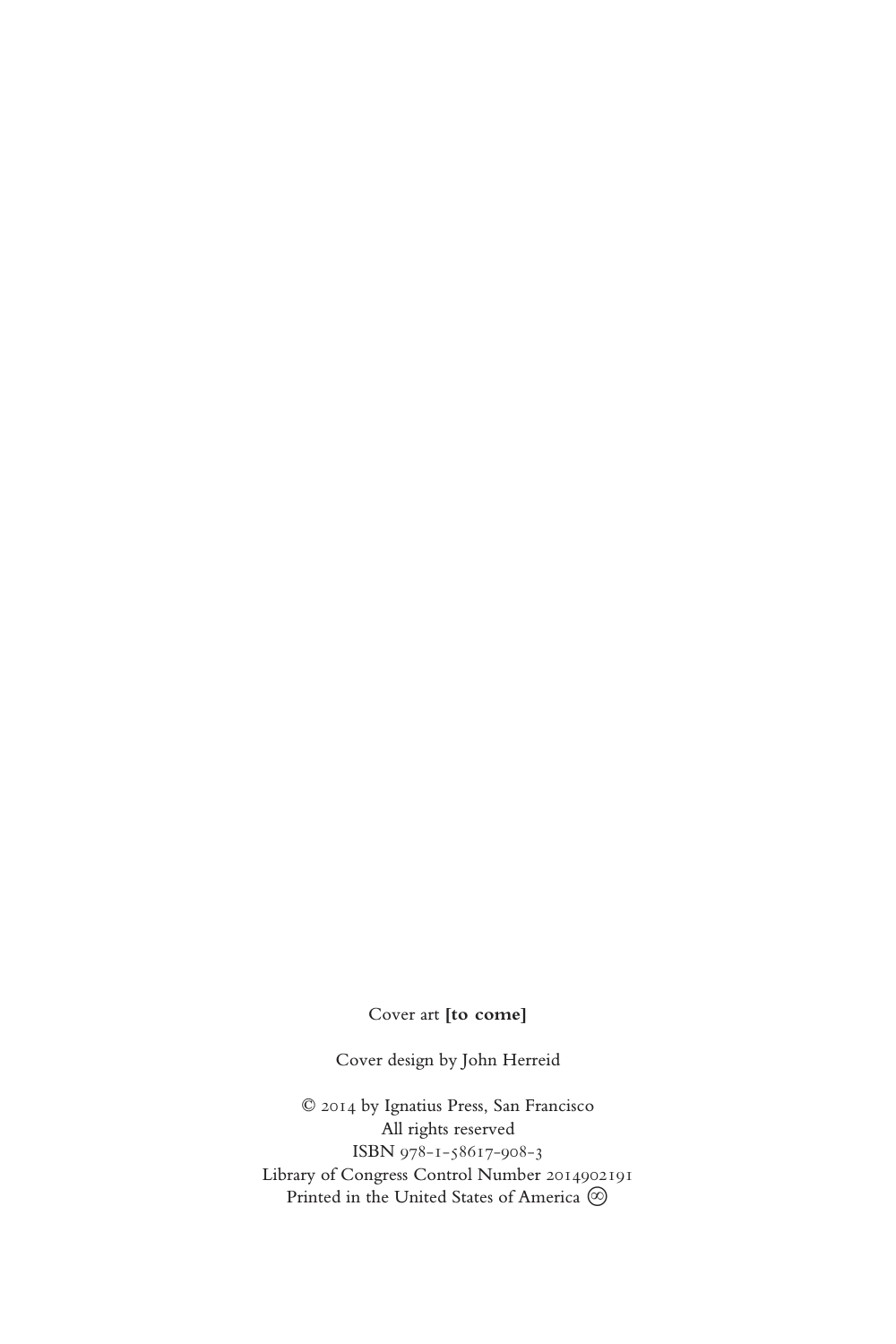### Chapter One

Scott was in the house again, the house with the rice-paper walls. He was wandering from room to room, admiring the prints and the delicate branches painted on the walls—branches in bloom with flowers of some sort, blood-red at the center but fading to delicate pink toward the edges of the petals. As always, every room was a model of perfection: every piece of furniture in perfect proportion, utensils and other items arranged in harmonious order. A light rose glow suffused the rooms. He felt completely at peace.

Then, somehow, Scott was outside, but still among flowering branches. These weren't pink flowers painted on walls but real flowers on branches waving in the breeze. He recognized them: they were apple blossoms, just like there had been at the orchard on the farm where they'd lived when he was a boy. They'd rented a dingy old farmhouse from Mr. Martin, who kept his orchard and had let Scott run all over it. Scott had hated the cramped, drafty house, but he'd loved wandering around the orchard, especially when the trees were flowering. He fondly remembered the sound of Mr. Martin's tractor rumbling about the farm.

Why, here came Mr. Martin now! Rounding the end of the row, the old blue Ford turned to come between the trees. Mr. Martin was driving, but—no, this was all wrong. He was towing the sprayer, fogging the trees as he came. This was all wrong. He couldn't spray when the trees were in bloom. He'd kill the bees, and the flowers needed the bees to pollinate, or there'd be no crop. Scott ran down the row waving his arms. This was all wrong.

Mr. Martin saw Scott coming, and waved back, but kept driving and spraying. Scott came alongside the tractor and shouted up to him, but the engine was too loud and Mr. Martin kept leaning over and calling, "Hey? Hey?"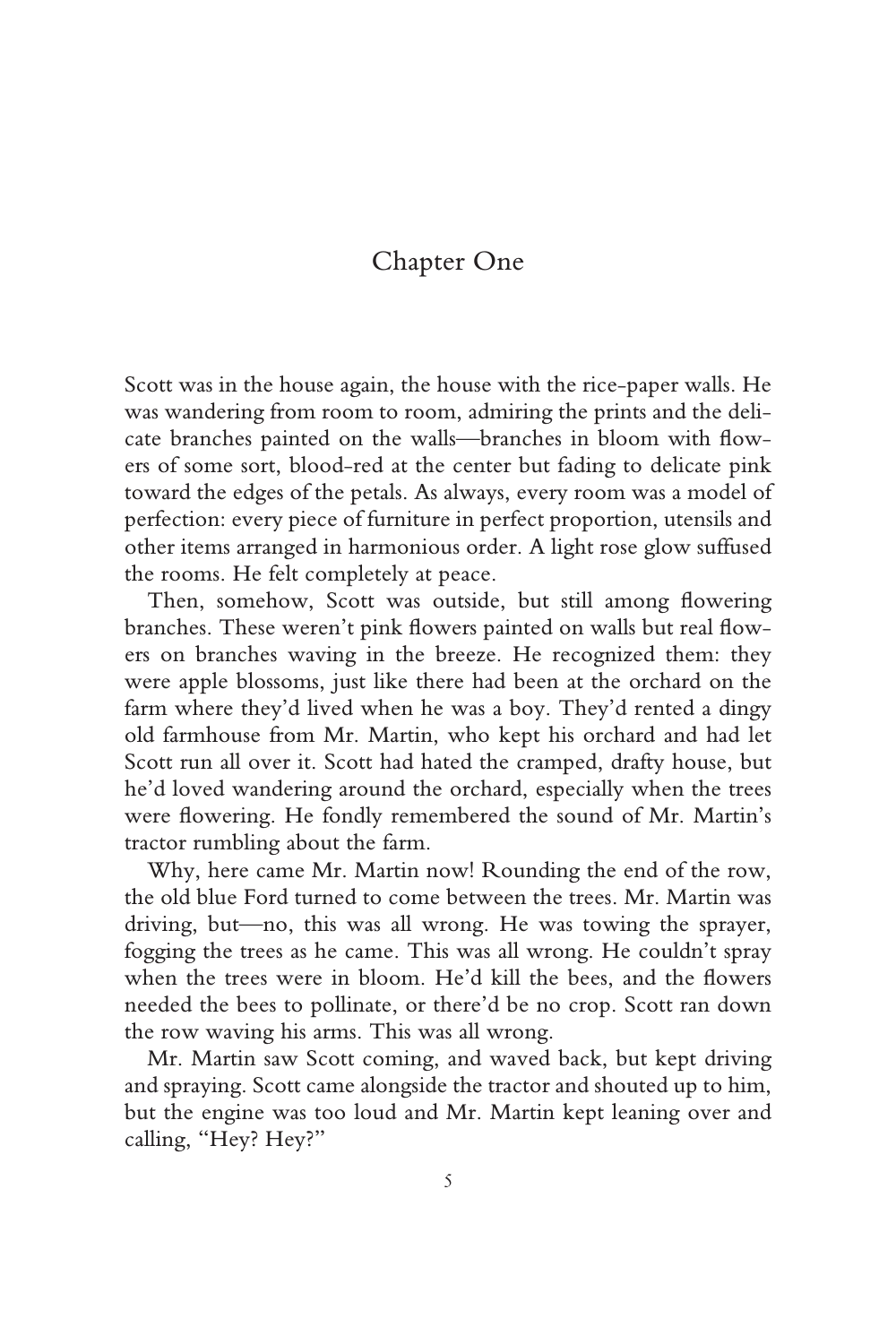"The bees!" Scott shouted, jumping as he ran alongside the tractor. The sprayer roared behind, misting the branches with poison. "Your spraying will kill all the bees!"

"I got to, son", Mr. Martin called back above the engine's roar. "I got to!"

Scott was running beside the tractor, leaping to get Mr. Martin to pay attention even though the long grass whipped his shins painfully. It was Mr. Martin who'd told him about how important the bees were, and now he was killing them.

"Not now, Mr. Martin!" Scott hollered over the sprayer fan. "Not while they're in blossom! After the fruit forms, when the apples will need protection against scale and bugs!"

"I got to, son", Mr. Martin repeated as he kept driving. "I got to." "But ... you'll kill all the bees, and there won't be a crop", Scott cried, ceasing his jumping and standing in the grass, tears streaming down his face. Mr. Martin kept driving, and Scott was too distressed to attend to the howling behind him. It finally grew loud enough to demand his attention, and in alarm he turned just in time to see the sprayer almost upon him. He opened his mouth to scream, and—

Woke up. The sheets were twisted all around Scott where he'd thrashed them into knots, so he started to extricate himself. He was accustomed to stressful dreams; at least it hadn't been ... that one.

Scott was alone in the bed, which meant Greg hadn't yet returned from wherever Greg had gone off to. Just as well. Scott padded to the bathroom and then to the kitchen, where he grabbed a pint of ice cream out of the freezer. The microwave clock said  $2:35$  great. Wolfing spoonfuls of ice cream, he sat down to check his e-mail. Nothing important, and nothing of interest on any sites. He brushed his teeth and headed back to bed, knowing it was probably futile.

It was. He lay there for ten minutes, trying to relax, until it became clear that it was to no purpose—he was awake. He sighed and threw back the covers. He may as well head to the office as lie here staring at the ceiling. He could at least get a few hours' work in before the most recent "helper" whom Brian had assigned showed up and started getting underfoot. By 3:30 he was showered, dressed, and turning the Jetta toward the office.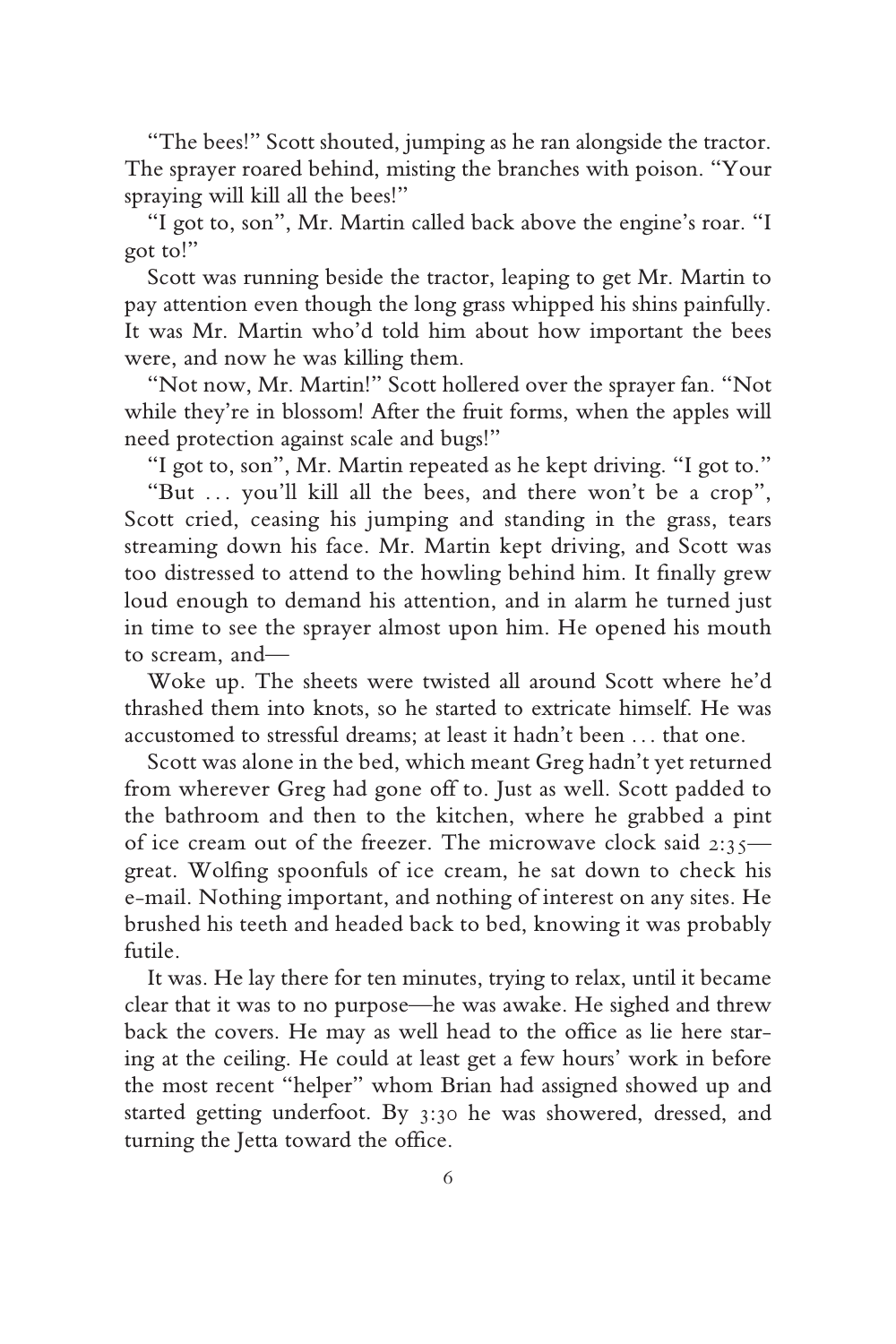About midday, Scott's phone chimed. It was a text from Megan.

"Lunch?"

Scott smiled, and texted back.

"Sure. Usual, .5 hr?"

"OK", came the response.

Meeting Megan for lunch would be a good break. He'd already put in a full day on little more than energy drinks and candy bars. He saved his work and headed out.

Megan was a great pal. She worked for the assessor's office, just a block or two away from his office. They'd first met at a local bistro one crowded lunch hour when he'd asked if he could sit at an unoccupied seat at her table. They'd hit it off immediately, sharing stories and frustrations about work and home situations.

Megan lived with her partner Diane. They weren't married. They'd planned to marry during the brief period when it had been legal, but then the window had closed. Diane had insisted on going through with the ceremony anyway, with the rings and vows and certificate and all, and Megan wore a wedding ring, but the relationship had no legal standing. Life with Diane was ... well, complicated, and often a point of stress for Megan.

As it proved today. Scott noticed that Megan was wearing her "haunted" look as she sat down, so he decided to dispense with the pleasantries.

"What's up?" he asked.

"Pardon?" Megan responded.

"Something's bothering you. I can tell by your eyebrows. Spill it", Scott insisted.

Megan sighed. "It's Diane. You'll never guess what she wants now."

Scott grinned. Diane always had a new thing. Her most recent thing had been paleo dieting, and Megan had had to get rid of all her cookware and learn to use cast iron. Before that, it had been feng shui, and life had been nothing but acquiring new furniture and then endlessly rearranging it to make auspicious arrangements.

"Soul food?" Scott gibed.

"Ha, ha", Megan replied, unamused. "She wants a baby."

Scott cocked an eyebrow but checked the urge to make a smart remark. This was clearly distressing Megan, and he didn't want to make it worse.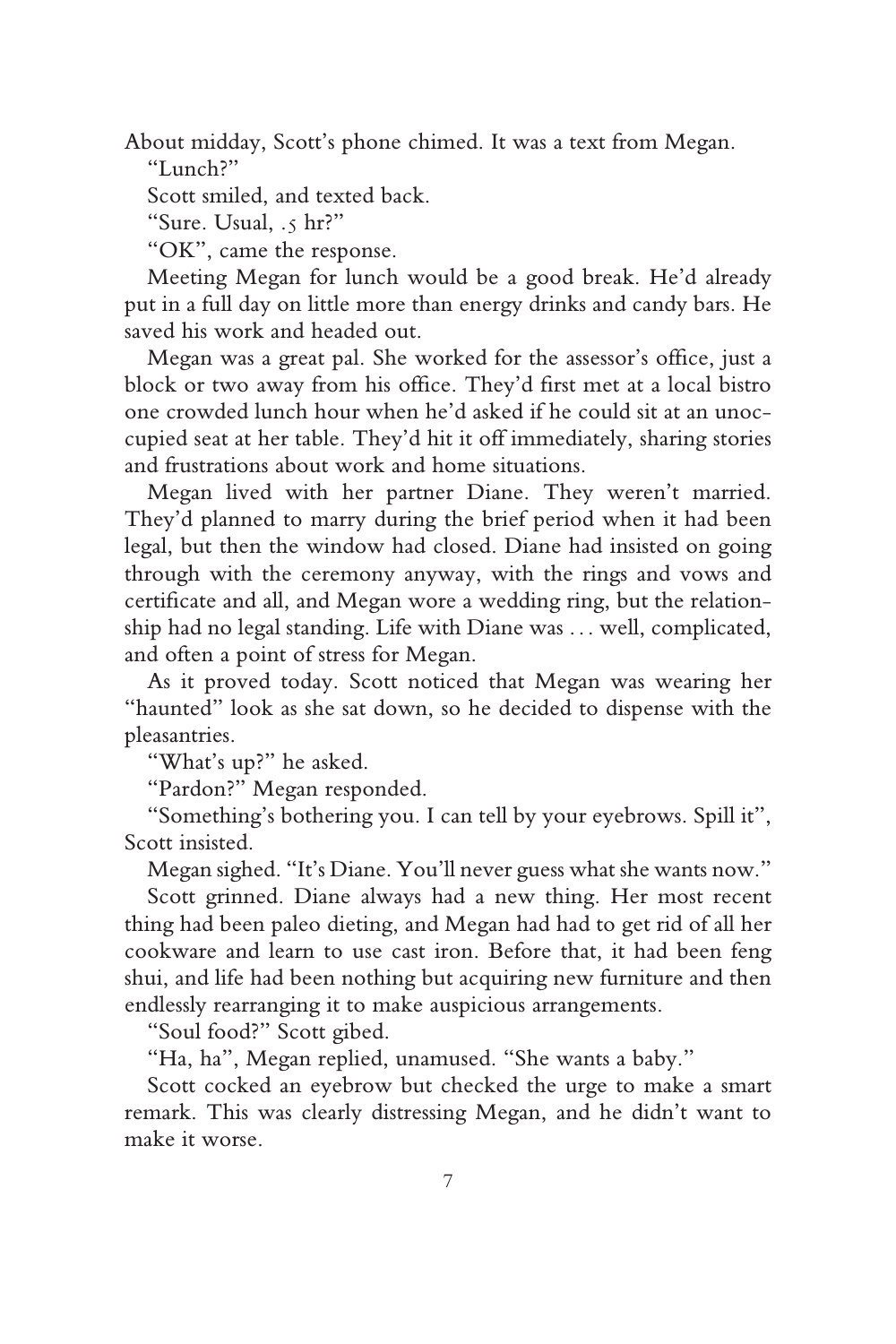"Specifically, she wants *me* to give her a baby", Megan continued, her petite face falling further.

Scott had repeatedly been told that he had the social skills of a rhino, but even he could grasp that the situation called for tact.

"Okay", Scott acknowledged. Situations like this were unusual but not unknown, particularly among lesbian couples. "Is there some, ah, problem with her having the baby?"

"She's older, so the risks are higher", Megan explained. "At least that's what she said, and the fertility specialist concurred."

Ah. That answered Scott's next question, which was whether they'd sought medical help. "So that leaves you", Scott said. "Do you want a baby?"

Megan made a wry face. "Well, I think that every woman, deep down, wants a baby at some point."

This was news to Scott. He'd known plenty of women who seemed to have no interest in children. But Megan was continuing.

"The question is whether I want a baby *now*, under these circumstances. But Diane is convinced that she wants a baby, so that settles it. You have no idea how determined she can be when she sets her mind on something."

Actually, Scott did have an idea. Reading between the lines of their lunchtime conversations over the past year, he got the impression that Diane was a manipulative, overbearing woman who viewed Megan as a combination pet, life-sized doll, and housemaid.

"But now", Megan said, her voice catching, "not only does she want me to carry the baby, but she's complaining about the cost of the fertility clinic. I wish she'd thought of that when she was insisting on the granite countertops and inlaid cupboards."

"But", Scott asked, mystified, "doesn't your insurance—"

"Insurance doesn't cover fertility services", Megan interrupted, giving him what he called the "silly boy" look. "It's voluntary medical treatment, so it's all out-of-pocket. In this area a simple consultation runs about three hundred fifty dollars. A full treatment involves several visits, plus testing, AI, and sperm-bank costs, and—oh, excuse me." Megan suddenly stood and dashed down the hall.

Scott knew what that meant. Megan had anxiety problems, and one of the manifestations was irritable bowel syndrome. She would be back shortly, so he munched his sandwich and thought. She'd tossed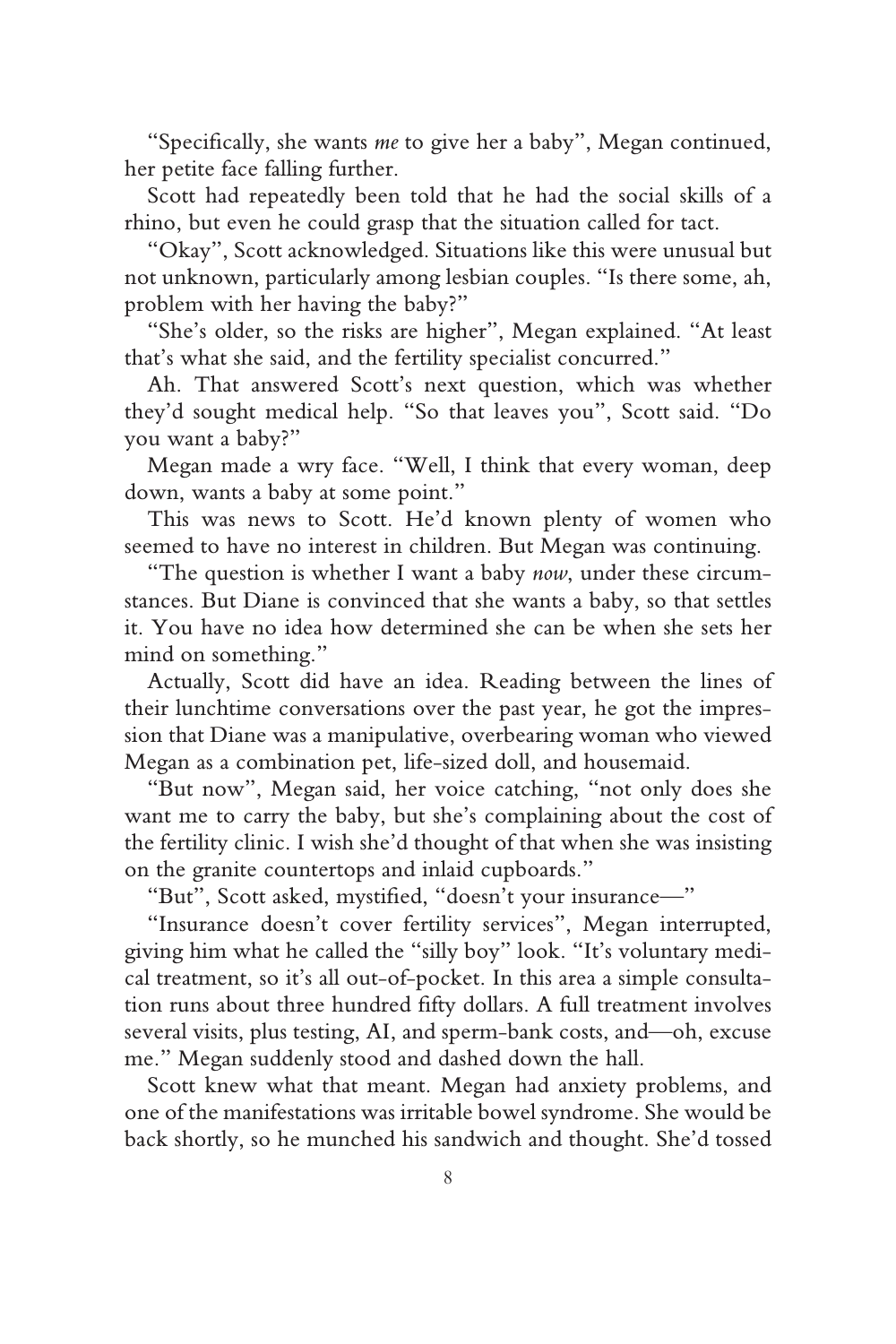out some jargon that he didn't understand. To him, "AI" meant "artificial intelligence"—but it would be easy to research. Shoving aside Megan's cranberry and pecan salad, he pulled out his phone and searched on "AI" and "fertility".

"Oh, my—Artificial Insemination?" Scott mumbled under his breath and continued researching.

By the time Megan returned, Scott was more knowledgeable about fertility matters than he had been—or wanted to be, for that matter (he'd never heard of "sperm washing" before). He had some thoughts that he was hesitant to offer, but Megan's distress gave him courage.

"Want some of my sandwich?" Scott offered. "You've got to have something more substantial than rabbit food. A steady diet of that can't be good for your condition."

"No thanks", Megan replied weakly.

"Look here", Scott said, pushing his plate aside and taking her hands. "I've been doing some research on your type of situation. Yes, you can go whole hog with the tests and experts and procedures, but there are simpler, less expensive alternatives. You just need some basic equipment—I've got the links right here—and a donor, who can be whomever you'd like. I'd be willing to be the donor, if you don't have anyone else."

"You?" Megan asked, looking at him wide-eyed.

After a moment's silence, Scott cocked a mischievous eyebrow. "What's the matter? Am I that poor a prospect?"

"No, no, it's not that", protested a flustered Megan. "It's just that ... you ... I wouldn't have dreamed of asking that of you."

"Asking what?" countered Scott. "It's not like donating is, ah, difficult."

"That's not what I meant", Megan replied. "It's more that ... with Diane and me ... and your baby ..."

"That's a question of perspective", Scott said. "So far as I'm concerned, it would be your and Diane's baby. I'd just make my small contribution and walk away."

"I don't know, Scott", Megan said after a moment. "It's very generous of you to offer, but—"

"Look, Megan", Scott said, gripping her hands. "I consider you one of my best friends. Every couple of weeks you and I meet here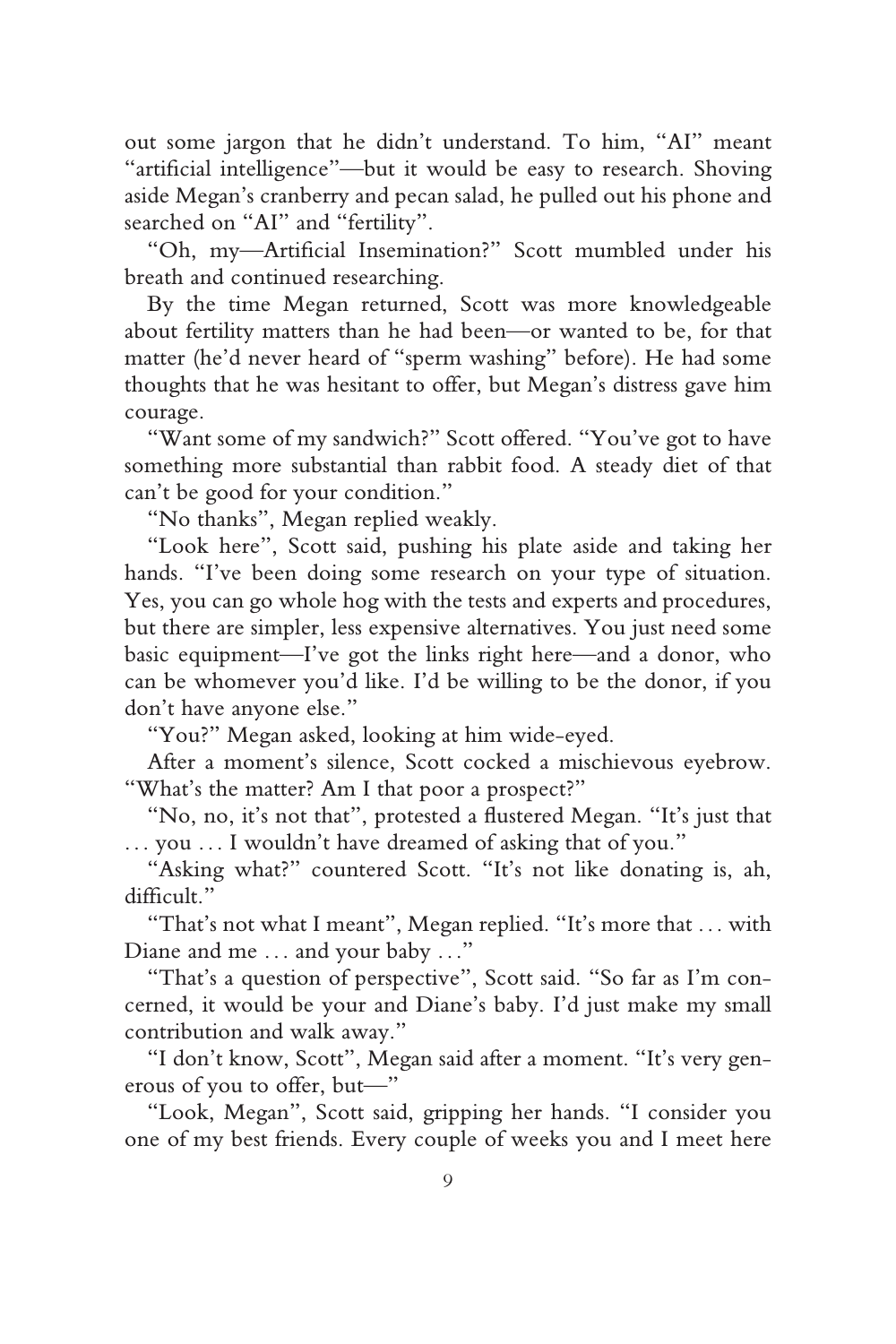and listen to each other's problems. That's helpful, but usually we can't do anything more than just listen. I don't know about you, but that sometimes frustrates me. I wish I could do more than just lend a sympathetic ear. This is an opportunity for me to help tangibly at hardly any cost to me. Please, at least seriously consider it."

Megan gave a tremulous smile. "I will. I'll talk it over with Diane."

"Good", Scott replied briskly. Megan squeezed his hands in return. "And Scott, I really appreciate your concern. It means a lot—not just the offer, but the sympathetic ear."

"Bah", Scott said dismissively, waving his hand in slight embarrassment. "Anything for a friend."

On the way back to the office, Scott looked up a few more things and made a phone call.

Early the next week the expected e-mail came in. Scott scanned the results with satisfaction, and a little relief. He printed it out and tucked it in his pocket. Not having heard back from Megan, he texted her.

"Lunch?"

The response took a while, but came. "Today?"

"Yes. 12:30?"

"Great. See you then."

At the restaurant, Megan was looking a little less strained, but still tentative, when she sat down across from him. Again Scott dispensed with the niceties.

"For you", Scott said, handing her the printout.

"What is it?" Megan asked, unfolding the sheet of codes and numbers.

"Test results", Scott explained. "It occurred to me that one thing that might—and should—affect your consideration of my offer is the question of whether I'm carrying anything communicable. So I hopped down to the corner clinic for the full battery of tests. This" he tapped the paper she was holding—"certifies that I am free of any pathogens that can be transmitted via bodily fluids."

"Aw, Scott", cooed Megan. "You shouldn't have."

"I know it's not the only factor you're considering, but it's one less unknown. By the way, those are just the unofficial test results that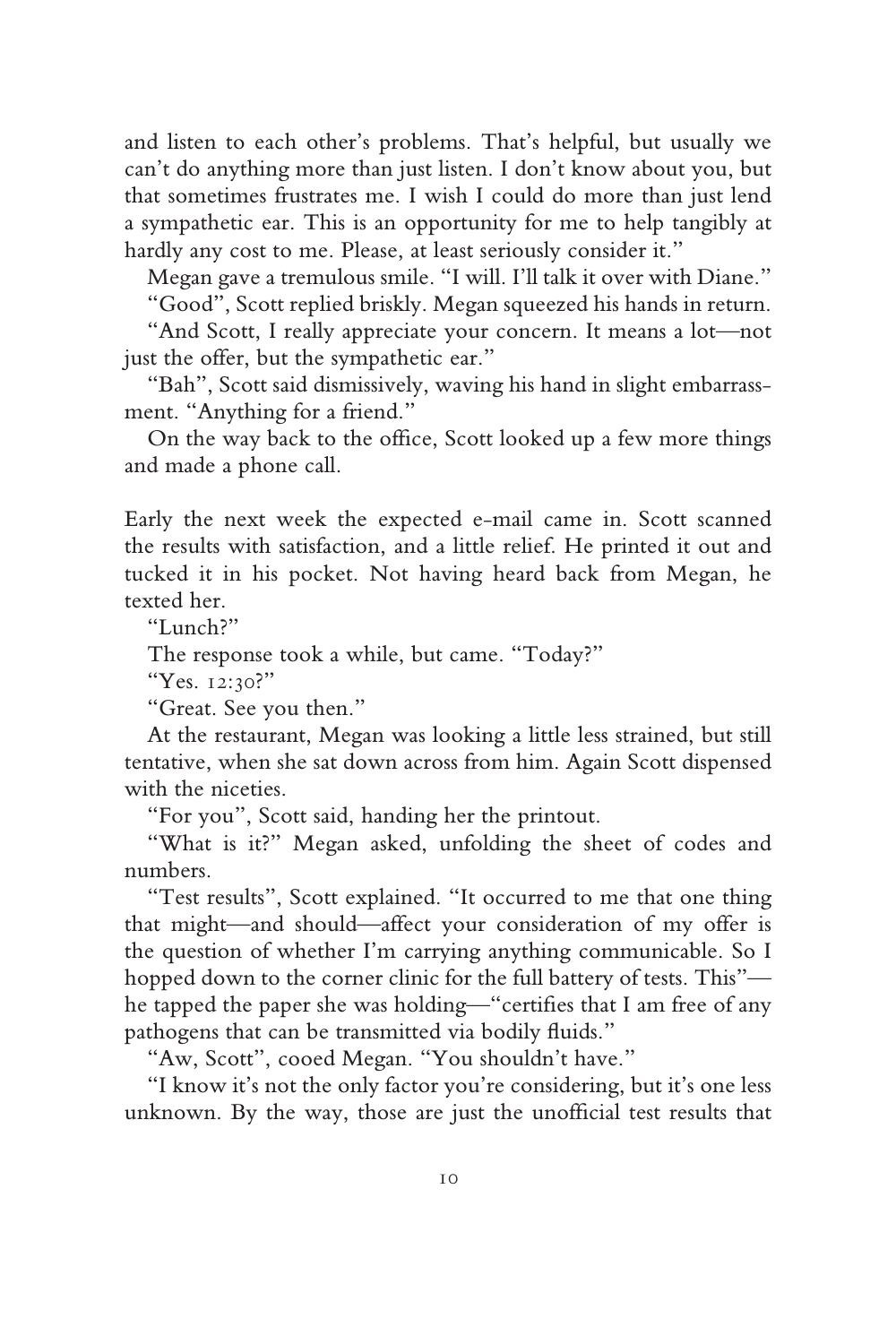they e-mailed to me. The certified results give the same information, but I have to sign for them, and there's an additional fee."

"I'm sure this will be fine", Megan replied, waving the printout and tucking it in her purse. "Speaking of fees, how much did all that testing cost?"

"Don't worry about it", Scott said, waving his hand. "How's progress? What does Diane think of my offer?"

"We've been talking it over", Megan explained. "And we discussed it with the fertility specialist. The specialist looked over the links you sent me and agreed that that was the proper equipment for at-home AI. She warned me that the results for at-home AI aren't as reliable as professional AI, but if cost is a factor, it is at least worth a try. Oh, she also told us to get you to sign a legal waiver, which she sent to us."

"No problem there", Scott assured her. "What about Diane?"

Megan gave a little grimace. "I'm working on her. She's not averse to the idea, and she definitely likes the lower cost. But she seems to be leery of the fact that I know you."

"What?" Scott asked. "Anonymous sperm is somehow better?"

"I know", giggled Megan. "That's what I was wondering, though I didn't put it to Diane like that. Diane kept asking questions about how I knew you and why I thought you might be offering to do this. I kept insisting that it was because you wanted to help, but she didn't seem to hear that. It was almost like she was jealous."

" Jealous?" Scott was incredulous. "Of what? It's not like I'm even going to be touching you."

"It doesn't make any sense, but Diane can be that way", Megan responded. "I asked her if she knew any guys who'd volunteer, but she didn't. I assured her that you didn't want any payment or favors, I told her you were gay, I told her about you and Greg, I told her that gay guys do this sort of thing all the time as favors to friends. That's true, isn't it?"

"I know that it happens", Scott admitted. "I can't say how common it is."

"Good enough", Megan said. "I think she's softening, and she's the one who wants the baby anyway. This"—she patted her purse where the printout was—"should help."